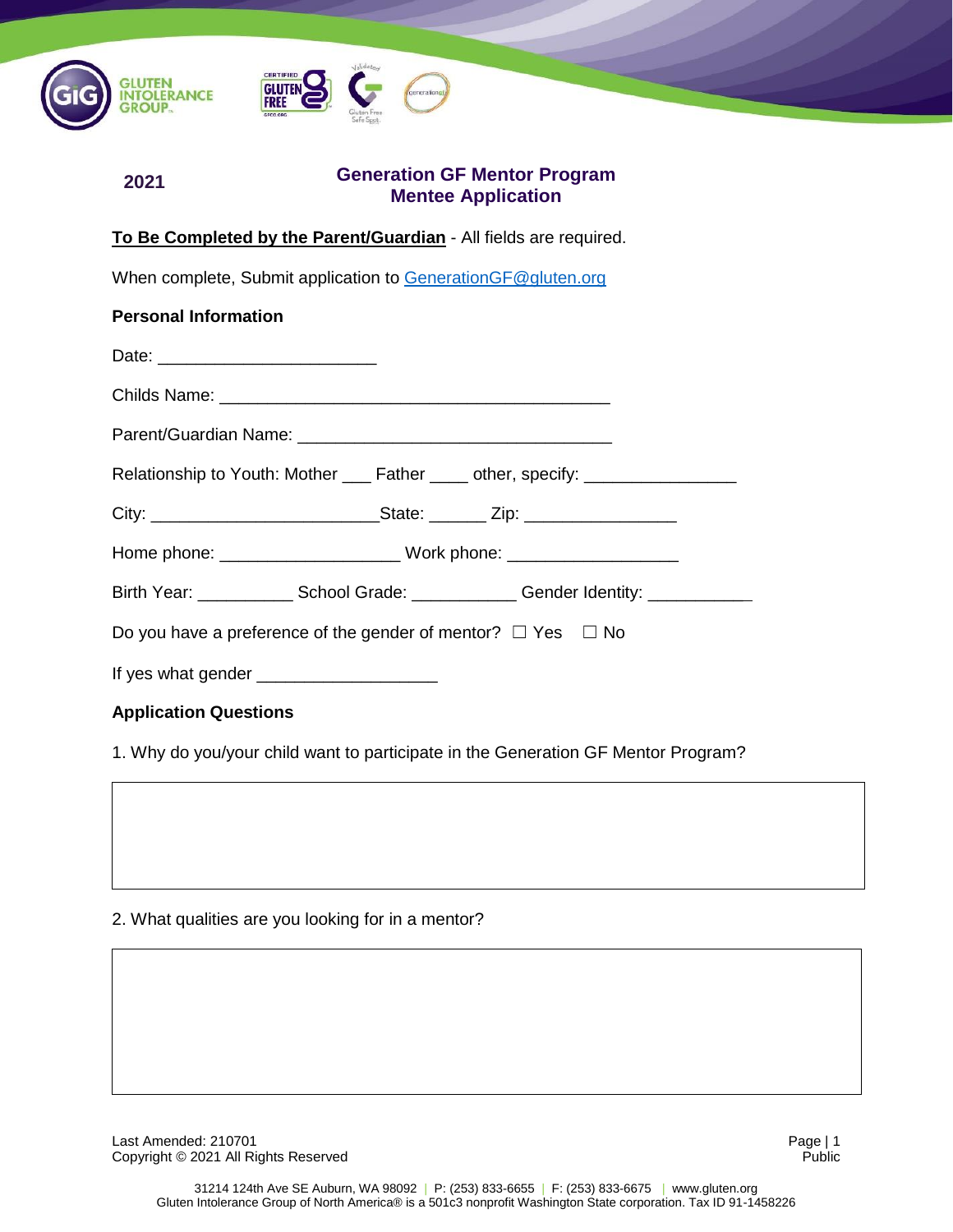



**2021**

# **Generation GF Mentor Program Mentee Application**

3. Is your child available to connect online, over the phone, and/or over email for a minimum of 2-3 sessions with a mentor?  $\Box$  Yes  $\Box$  No

4. Are you and your child willing to attend an initial mentee information session?  $\Box$  Yes  $\Box$  No

5. Are there specific challenges or issues that your child is facing living gluten-free?

6. Can you provide any additional background information that may be helpful in finding your child a mentor?

7. Do you have any questions about the Generation GF Mentor Program?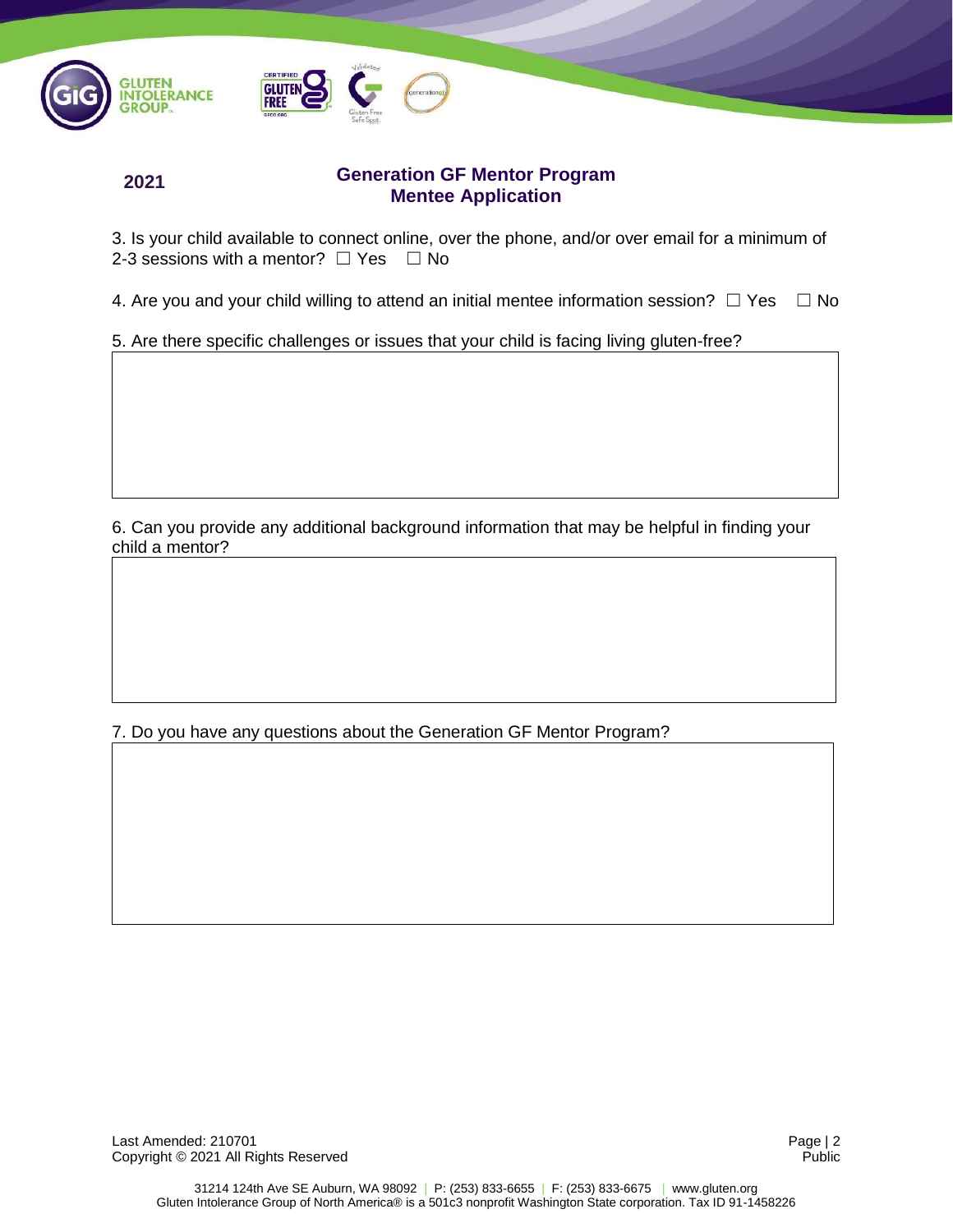



**2021**

### **Generation GF Mentor Program Mentee Application**

# **To Be Completed By Child**

Please answer the questions below in order to help the Generation GF Mentor Program find a good Mentor for you.

What are the most convenient times for you to meet with your mentor? Please check all that apply.

Weekdays: □ After school □ Evenings □ Weekends

Do you speak any languages other than English? If so, which languages?

What are some favorite things you like to do with other people?

What are your favorite school subjects?

What is one goal you have set for the future?

Last Amended: 210701 Page | 3 Copyright © 2021 All Rights Reserved Public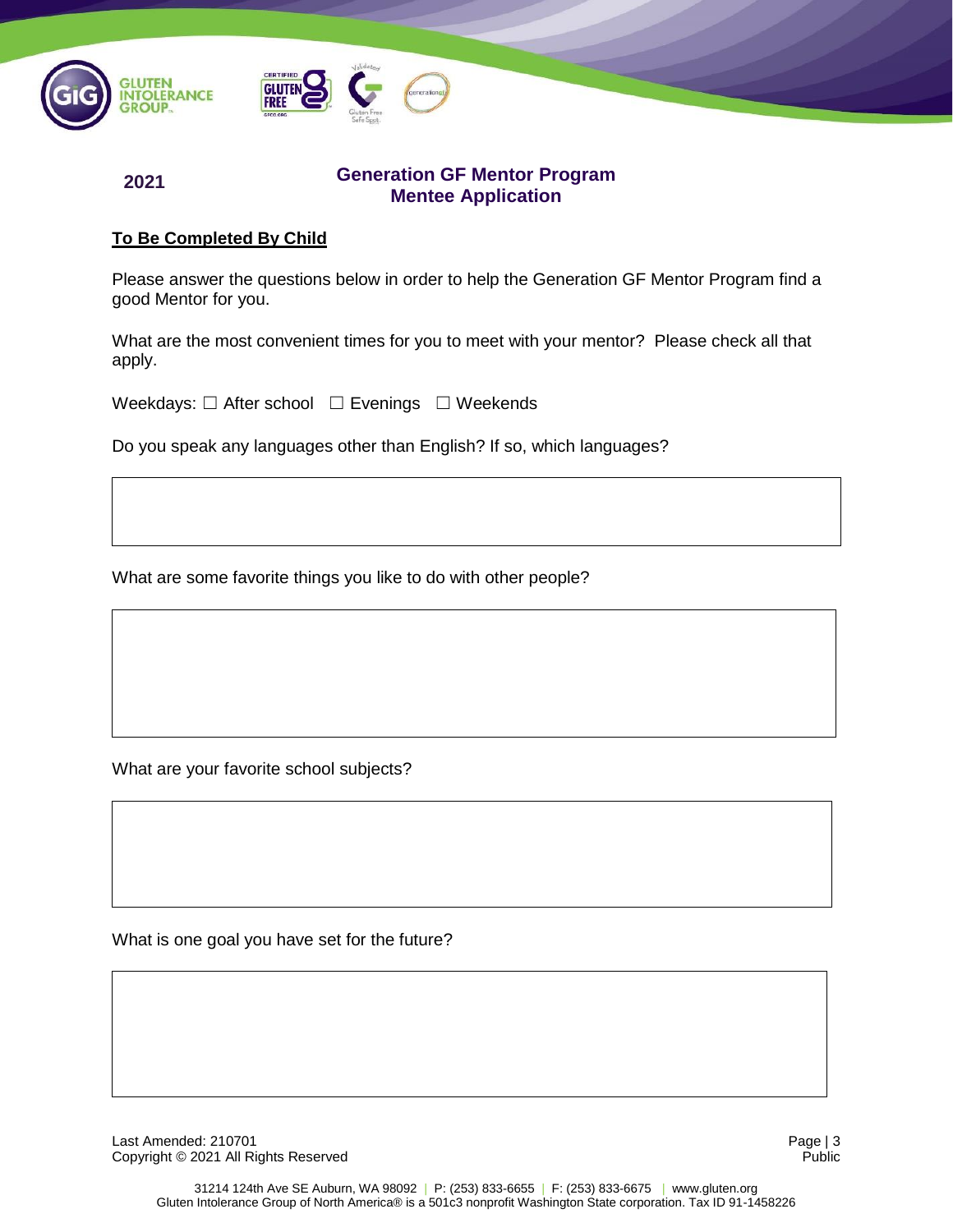

### **Generation GF Mentor Program Mentee Application**

If you could learn something new, what would it be?

**2021**

What person do you most admire and why?

Please list all activities you are interested in:

List any other areas of special interest:

Last Amended: 210701 Page | 4<br>
Copyright © 2021 All Rights Reserved **Public** Public Copyright © 2021 All Rights Reserved